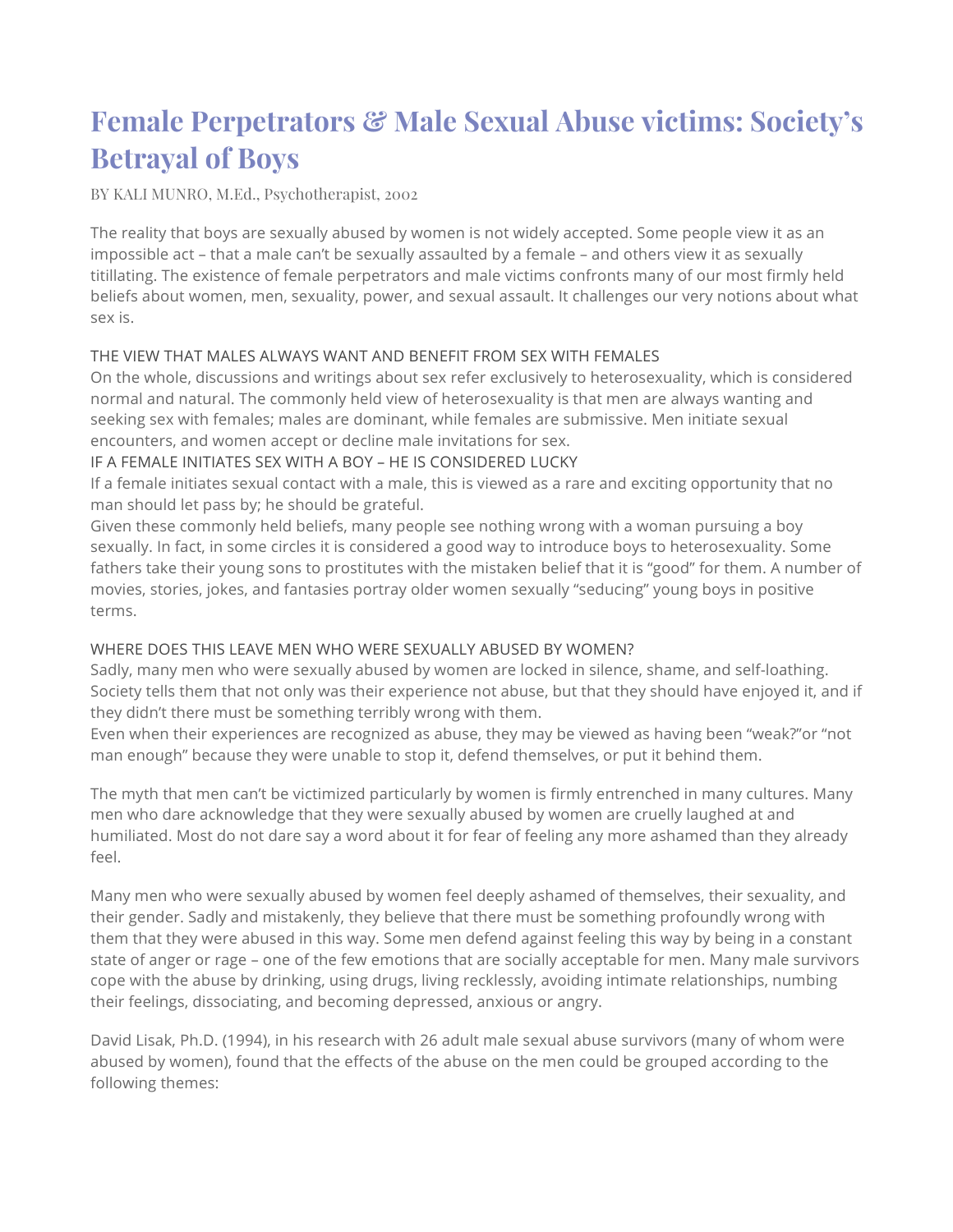- § ANGER
- § BETRAYAL
- § FEAR
- § HELPLESSNESS
- § HOMOSEXUALITY ISSUES (mostly for men abused by men)
- § ISOLATION AND ALIENATION
- **EXECUTIMACY** (being able to take the abuse and its effects seriously)
- $\overline{1}$  LOSS
- **MASCULINITY ISSUES** (feeling okay about being male)
- § NEGATIVE CHILDHOOD PEER RELATIONS
- **NEGATIVE SCHEMAS ABOUT PEOPLE (difficulty trusting others)**
- § NEGATIVE SCHEMAS ABOUT THE SELF (feeling bad about one's self)
- **PROBLEMS WITH SEXUALITY**
- § SELF BLAME/GUILT
- § SHAME/HUMILIATION

For a more detailed description of these themes and to read some moving quotes from the interviews with the men, read this article in PDF format here.

### MOTHER – SON SEXUAL ABUSE

Men who were sexually abused by their mothers, or other women in parenting roles (such as aunts, grandmothers, sisters, etc.) often feel the most inner turmoil, shame, guilt, and self-loathing. They were betrayed by the very women who were supposed to take care of them and to protect them. It is no wonder that men who were sexually abused by their mothers feel a profound sadness and emptiness. Abuse by a mother is often the last abuse to be dealt with when there have been other perpetrators in the survivor's history. Many men and women have said that the abuse by their mothers was the most shameful and damaging form of childhood victimization that they experienced. (Elliott, 1993, pg. 21)

Men who were sexually abused by their mothers often have a very difficult time disclosing the abuse because they feel a loyalty – a traumatic bond – with their mothers. It may be a conflicted bond, but a bond still the same. This bond may stop them from disclosing what they believe would be a "betrayal" of their mother's trust and confidence.

### THE SON MAY BE PUT IN THE ROLE OF HUSBAND

In my clinical experience, a common dynamic in mother-son sexual abuse is that of the son being placed in the role of husband. In this context, a son is likely to feel aligned with his mother and protective of her, wanting to please her and take care of her. He may even be put in the position of trying to protect her